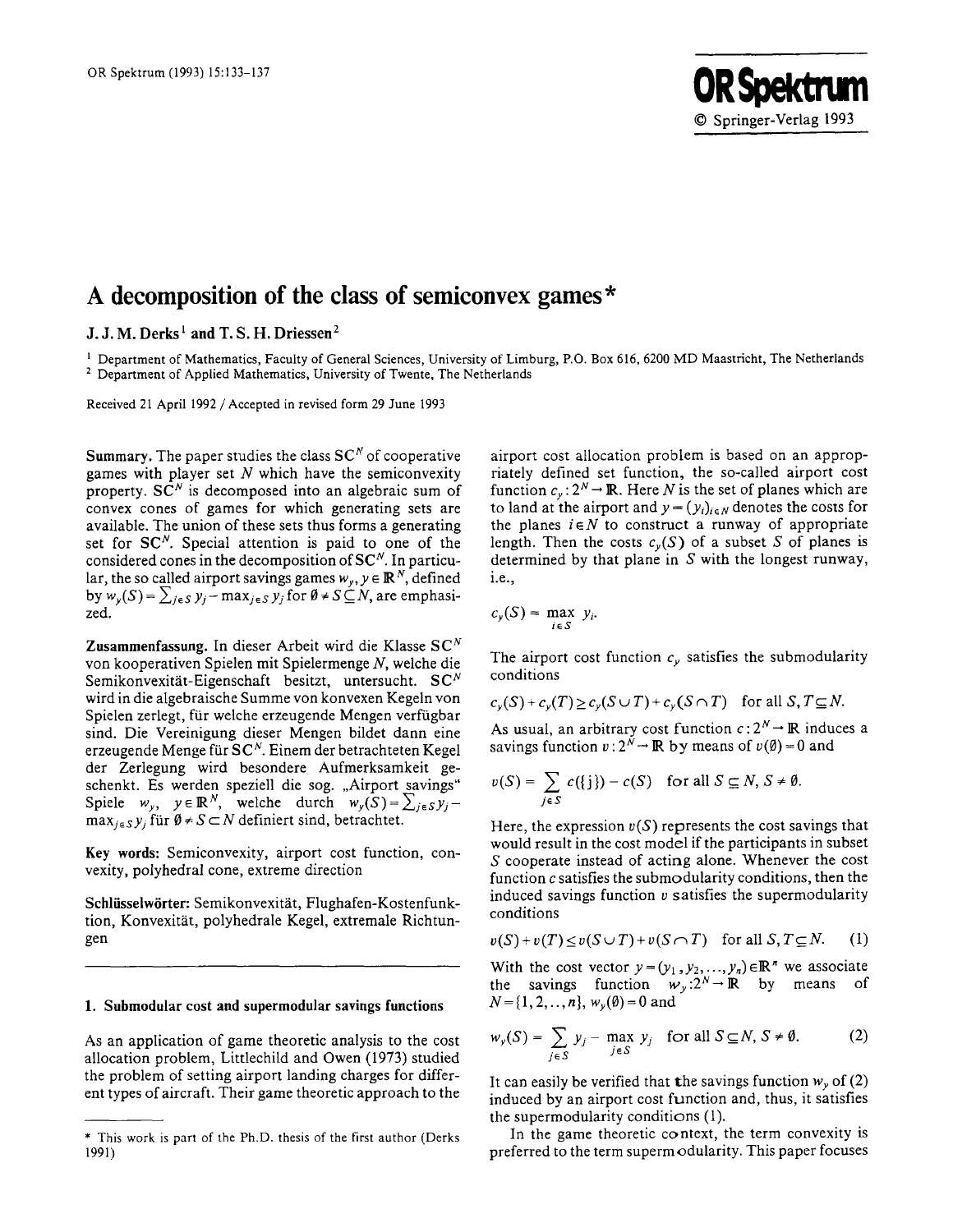on a related condition, the semiconvexity, which is a weaker condition than the convexity.

In Sect. 2 the notion of semiconvexity for a cooperative game is described. Section 3 is devoted to a decomposition of the class of semiconvex games into an algebraic sum of three convex cones of games. The decomposition is strongly based on the smallest convex cone of games containing the savings games of (2). Subsequently, a generating set for  $SC^N$  is presented.  $SC^N$  does not have extreme directions according to the fact that the  $|N|$ dimensional linear subspace of additive games is contained in SC<sup>N</sup>. In Sect. 4 it is shown that the cone  $SC_0^N$  of 0normalized semiconvex games is generated by 0-normalized games in the generating set of  $SC^N$  as presented in Sect. 3. Furthermore, we will show that these games are actually extreme directions of  $SC_0^N$ .

#### 2. The class **of semiconvex games**

First let us briefly go into the game theoretic setting. We consider a cooperative game in characteristic function form, or simply a *game,* with finite player set Nto be a realvalued function  $v$  on the set  $2^N$  of subsets of N with  $v(\emptyset) = 0$ . A subset S of N is called a *coalition* and  $v(S)$  is called its *value* in the game v. The value  $v(S)$  is interpreted as the gain or savings of the coalition  $S$  in the case the members of S decide to cooperate. The class of all games with player set N is denoted by  $G^N$ . Note that  $G^N$  is the  $(2^{N} - 1)$ -dimensional Euclidean vector space indexed by the non-empty coalitions. Except for an example in Sect. 3 the player set  $N$  is supposed to consist of at least four players. Examples of games are the savings functions as defined in (2). We will refer to these games as the *(airport cost) savings games.* 

An element  $y = (y_i)_{i \in N}$  of  $\mathbb{R}^N$  is called an *allocation*. For a coalition S let the allocation  $e^S \in \mathbb{R}^N$  be given by  $e_i^S = 1$ for  $i \in S$  and  $e_i^S = 0$  for  $i \in N \setminus S$ . With the allocation  $y \in \mathbb{R}^N$ we associate the game  $y: 2^N \to \mathbb{R}$  by means of  $y(\emptyset) = 0$  and  $y(S) = \sum_{i \in S} y_i$  for all  $S \subseteq N$ ,  $S \neq \emptyset$ . Games which are associated with an allocation are called *additive.* The class of all additive games with player set N is denoted by  $A^N$ . Notice that  $A^N$  is an |N|-dimensional linear sulspace of  $G<sup>N</sup>$ , which is generated by the additive games  $u_{(i)}$  and  $-u_{(i)}$ associated to the allocations  $e^{i\theta}$  and  $-e^{i\theta}$  respectively, with  $i \in N$ . We say the allocation  $y \in \mathbb{R}^N$  majorizes the games  $v \in G^N$  (notation:  $y \ge v$ ) if the additive game associated with the allocation  $y$  majorizes the game  $v$ , i.e.  $y(S) \ge v(S)$  for all  $S \subseteq N$ .

Throughout the paper we pay special attention to the marginal contribution allocation of a game. Given an arbitrary game  $v \in G^N$  the corresponding *marginal contribution allocation b*<sup>v</sup>  $\in \mathbb{R}^N$  is defined by  $b_i^v = v(N) - v(N\setminus\{i\})$ for all  $i \in N$ .

One of the main topics of research in cooperative game theory is how to allocate the value  $v(N)$  in a game  $v \in G^N$ among the players. Since the introduction of the notion of a cooperative game, many solution concepts for these games have been proposed to solve the relevant allocation problem. Generally speaking, the concepts provide satisfactory and stable solutions only on a specific subclass of

the game space. Perhaps the best-known solution concept is the so-called core: an allocation  $y \in \mathbb{R}^N$  is said to be a *core allocation* of a game  $v \in G^N$  if y distributes the value  $v(N)$  among the players in such a way that y majorizes v. In other words, the *core*  $C(v)$  of a game  $v \in G^N$  consists of all allocations  $y \in \mathbb{R}^N$  satisfying  $y(N) = v(N)$  and  $y \geq v$ . Obviously, there are games without core allocations.

The solution part of cooperative game theory is mainly based on the traditional assumption that the grand coalition  $N$  will be formed. Note that the marginal contribution allocation  $b^v$  of a game v is derived from the marginal contributions of each player with respect to the formation of the grand coalition. We assert that a player  $i$ cannot demand a greater portion of the value  $v(N)$  than the amount  $b_i^v$  since he would otherwise force the other players to divide an amount less than  $v(N) - b_i^v = v(N\setminus\{i\})$ among themselves. Thus, in distributing *v(N)* among the players only those efficient allocations should be considered which are majorized by the marginal contribution allocation  $b^{\nu}$ .

Now if a non-empty coalition  $S \neq N$  exists with  $\sum_{j \in S} b_j^{\nu}$  $\langle v(S)$  then the players in S will not be satisfied by an (efficient) allocation which is majorized by  $b^v$ . It seems, therefore, reasonable to examine the formation of the grand coalition only in a game  $\nu$  that fulfils

$$
\sum_{j \in S} b_j^v \ge v(S) \quad \text{for each non-empty coalition } S. \tag{3}
$$

Games with this property are called *semibalanced* and are first discussed in Tijs and Lipperts (1982).

Semibalancedness is a necessary condition for the nonemptiness of the core since for each game  $v$  and core allocation  $y \in C(v)$  we have

$$
y_i = y(N) - y(N\setminus\{i\}) \le v(N) - v(N\setminus\{i\}) = b_i^v
$$
  
for all  $i \in N$  (4)

and, therefore,  $v(S) \le y(S) \le b^v(S)$  for each coalition  $S \subseteq N$ , implying the semibalancedness of v.

It may happen that the semibalancedness inequalities  $b^{\nu}(S) \geq \nu(S)$ ,  $S \subseteq N$ , even hold whenever an arbitrary marginal contribution  $b_i^v$  in the sum  $b^v(S)$  is replaced by the individual value  $v(i)$  of the player *i* involved. Remark that we interpret the marginal contribution of any player as a large payoff to the player and the individual value as a small payoff. Due to these reasonings, the class of *semiconvex* games is defined by

$$
SC^N = \{v \in G^N : b^v \ge v \text{ and } b^v(S \setminus \{i\}) + v(\{i\}) \ge v(S)
$$
  
for all  $i \in N$ , all  $S \subseteq N$  with  $i \in S\}$ .

Semiconvex games are introduced in Driessen and Tijs (1985) as an adjunct to the study of the z-value concept. There it is established that SC<sup>N</sup> is a  $(2^{|N|} - 1)$ -dimensional cone in  $G^N$  which includes the class of convex games (i.e. games satisfying the supermodularity conditions (1)). More generally, a game  $v$  with the property that it fulfils the supermodularity conditions

$$
v(N) + v(S\setminus\{i\}) \ge v(N\setminus\{i\}) + v(S) \quad \text{for all } i \in S \in N, (5)
$$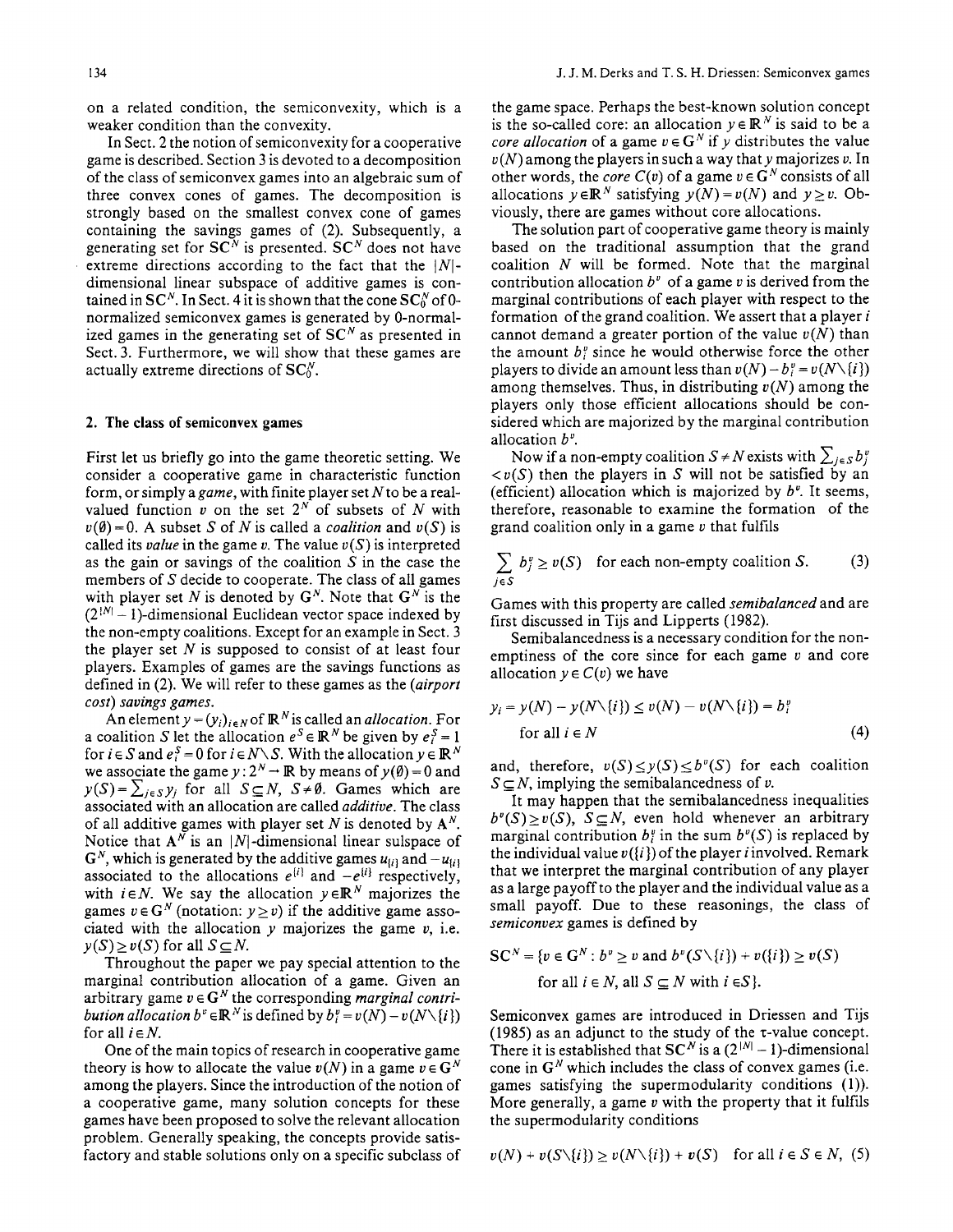## $\therefore$  M. Derks and T.S. H. Driessen: Semiconvex games 135

 $\approx$  set is sequivalent to see this notice that (5) is equivalent to

$$
\tilde{z}^{\top} \ge \tau(S) - v(S \setminus \{i\}) \quad \text{for all } i \in S \in N,
$$
 (6)

.:\_\_d ~.~is expresses the condition that the marginal contri- -'~::2cn of each player to a coalition is largest for the grand coalition. The semiconvexity condition  $b^v(S\setminus\{i\})$ +  $r: \mathbb{R} \geq r(S)$  for an arbitrary non-empty coalition  $S = \{i_1, ..., i_{|S|}\}$  now follows from the  $|S|$  inequalities  $b_i^v$  $\geq$   $\subset$   $\subset$   $\subset$   $\subset$   $\subset$   $\setminus$   $\{i_1, i_2\}$   $- v({i})$ ,  $\ldots$ ,  $b_{i_{1S_i}}^v \geq v(S) - v(S\setminus {i_{|S|}}).$ 

# **3.** A decomposition of the class  $SC^N$

Our main goal is to decompose the class of semiconvex  $s = \frac{1}{2}$  into an algebraic sum of convex cones of games for which generating sets are available. The union of these generating sets forms a generating set for  $SC<sup>N</sup>$ .

The savings game  $w<sub>v</sub>$  of (2) associated with an arbitrary  $\exists$  allocation  $y \in \mathbb{R}^N$  is semiconvex. The class of these savings games is not a convex cone as is illustrated by the following example. Consider the player set  $N = \{1, 2, 3\}$ (the example can easily be extended to arbitrary large  $N$ ) and the savings games  $w_x$  and  $w_y$  associated with the allocations  $x = (0, 1, 2)$  and  $y = (2, 1, 0)$ . In fact, the games  $w_x$ ,  $w_y$  and the sum game  $w = w_x + w_y$  are as follows.

| $\alpha$ coalition $S$ |   |   |   | $\{1\}$ $\{2\}$ $\{3\}$ $\{1,2\}$ $\{1,3\}$ $\{2,3\}$ N |  |  |
|------------------------|---|---|---|---------------------------------------------------------|--|--|
| value $w_r(S)$         |   |   |   |                                                         |  |  |
| value $w_i(S)$         | 0 | o | 0 |                                                         |  |  |
| value $w(S)$           |   |   | o |                                                         |  |  |
|                        |   |   |   |                                                         |  |  |

Suppose w equals  $w<sub>z</sub>$  for a certain allocation  $z \in \mathbb{R}^3$ . Then for a two-person coalition  $S$  we have  $w(S) = w_z(S) = \sum_{i \in S} z_i - \max_{i \in S} z_i = \min_{i \in S} z_i$ . From this and  $w({1, 3})=0$ , we first derive that  $z_1=0$  or  $z_3=0$  and subsequently,  $w({1, 2}) \le 0$  or  $w({2, 3}) \le 0$ ; a contradiction. We assert that the sum game w is not a savings game.

Now the idea is to embed the class of these savings games in a convex cone generated by a finite number of appropriately defined savings games. For the sake of notation, the savings game associated with the allocation  $e^S$  is shortly denoted by  $w_s: 2^N \rightarrow \mathbb{R}$ . Thus,  $w_S$  is given by

$$
w_S(T) = \begin{cases} |S \cap T| - 1 & \text{if } S \cap T \neq \emptyset \\ 0 & \text{otherwise.} \end{cases}
$$
(7)

We note that for coalitions S with  $|S| \ge 2$  the marginal contribution allocation  $b^{w_s}$  of the savings game  $w_s$  equals  $e^S$  and in case  $|S| \leq 1$  then the savings game  $w_S$  equals the zero game and, thus,  $b^{w_s}=0$ .

The next theorem states that each savings game associated with a non-negative allocation is a nonnegative linear combination of the savings games *Ws,*   $S \subseteq N$ , i.e. the class of non-negative savings games is embedded in the convex cone  $W^N$  generated by the savings games  $w_S$ ,  $S \subseteq N$ .

**Theorem 3.1.** Let  $w_y$  be the savings game of (2), with  $y \in \mathbb{R}^N$ . *Then*  $w_v \in \mathbf{W}^N$  = Cone ({ $w_s: S \subseteq N$ }).

*Proof.* Without loss of generality, the players may be ordered so that  $N = \{1, 2, ..., n\}$  and  $0 = y_0 \le y_1 \le y_2 \le ...$  $\leq y_n$ . For any  $j \in N$ , define the set  $S_i = \{j, j+1, ..., n\}$  of players with index  $j$  or a larger index. It is evident that the vector equality  $y=\sum_{i=1}^n(y_i-y_{i-1})e^{S_i}$  holds. Now we assert that

$$
w_{y} = \sum_{j=1}^{n} (y_{j} - y_{j-1}) w_{s_{j}}.
$$
 (8)

To prove (8) let  $T \subseteq N$ ,  $T \neq \emptyset$ . Further, let  $m \in T$  be the player in T with the largest index. Then we get  $S_i \cap T = \emptyset$  iff  $m < j \leq n$ . Now it follows that

$$
\sum_{j=1}^{n} (y_{j} - y_{j-1}) w_{s_{j}}(T)
$$
\n=
$$
\sum_{j=1}^{m} (y_{j} - y_{j-1}) [|S_{j} \cap T| - 1]
$$
\n=
$$
\sum_{j=1}^{m} (y_{j} - y_{j-1}) \left[ \sum_{k=j}^{m} e_{k}^{T} \right] - \sum_{j=1}^{m} (y_{j} - y_{j-1})
$$
\n=
$$
\sum_{j=1}^{m} \sum_{k=j}^{m} (y_{j} - y_{j-1}) e_{k}^{T} - (y_{m} - y_{0})
$$
\n=
$$
\sum_{k=1}^{m} \sum_{j=1}^{k} (y_{j} - y_{j-1}) e_{k}^{T} - y_{m}
$$
\n=
$$
\sum_{k=1}^{m} y_{k} e_{k}^{T} - y_{m}
$$
\n=
$$
\sum_{k \in T} y_{k} - \max_{k \in T} y_{k} = w_{y}(T).
$$

We conclude that (8) holds. This completes the proof of the theorem.  $\Box$ 

From the fact that the class of semiconvex games is a convex cone containing the savings games  $w_s$ ,  $S \subseteq N$ , we conclude that the cone  $W^N$  is included in  $SC^N$ . Without going into details we note that the games in  $W^N$  possess a large core because of the convexity property for these games (cf. Sharkey 1982).

Next, we present a subclass of semiconvex games with a unique core allocation. Let the class  $H^N$  of games be defined by

 $H^N = \{v \in G^N : (v(\{i\}))_{i \in N} \text{ is a (unique) core allocation of } v\}.$ 

According to (4) each core allocation is majorized by the marginal contribution vector; in particular,  $v \in H^N$  yields that  $b_i^v \ge v({i})$  for all  $i \in N$ , and from this we deduce that for all  $i \in N$  and all  $S \subseteq N$  with  $i \in S$  we must have  $b^{v}(S\setminus\{i\})+v(\{i\})\geq \sum_{i\in S}v(\{j\})\geq v(S).$  Thus,  $v\in SC^{N}$ . So,  $v \in H^N$  implies  $v \in SC^N$ .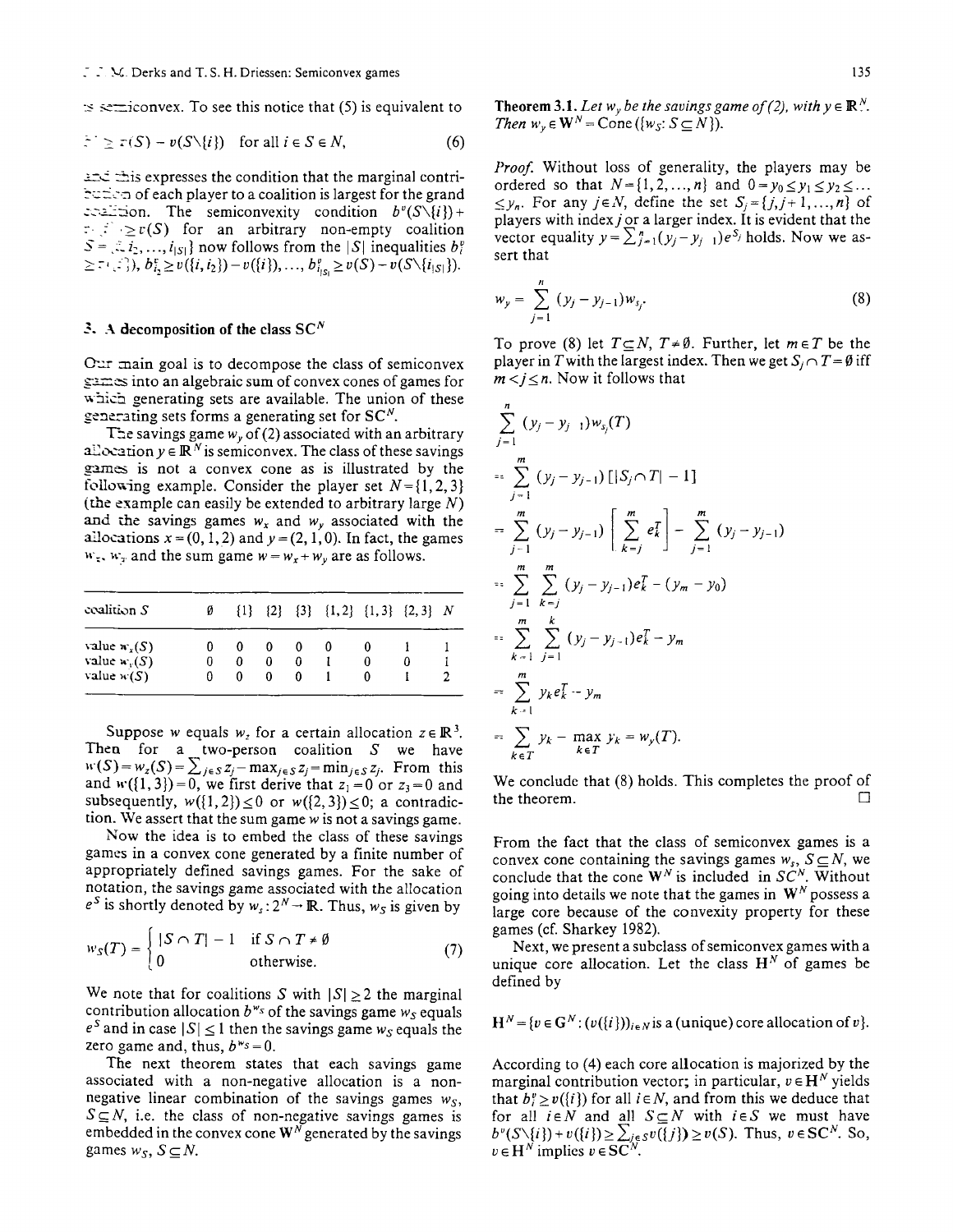So far we established that the class of semiconvex games contains the cones  $W^N$  and  $H^N$ , and containing games with a non-empty core. It furthermore contains the game  $\hat{w}$  defined by

$$
\hat{w}(S) = \begin{cases}\n-1 & \text{if } S \subseteq N, \, |S| \ge |N| - 1, \\
0 & \text{otherwise.}\n\end{cases}
$$

since it is a non-positive game, 0-normalized, i.e.  $v({i}) = 0$ for  $i \in N$ , and with marginal contribution allocation  $b^{\tilde{w}}$ equal to the zero allocation. Notice that the core of  $\hat{w}$  must be empty.

Due to the fact that  $SC^N$  itself is a convex cone, we conclude that the inclusion  $SC^N \supset H^N + W^N + Cone(\hat{w})$ holds. According to the main theorem, the inverse inclusion is also valid.

**Theorem 3.2.**  $SC^N = H^N + W^N + Cone(\lbrace \hat{w} \rbrace)$ .

*Proof.* Let  $v \in SC^N$ . We distinguish two cases.

*Case one.* Suppose that the game v is 0-normalized, i.e.,  $v({i}) = 0$  for all  $i \in N$ . Then the semiconvexity of v yields that  $b_i^v \ge v({i})=0$  for all  $i \in N$ . From  $b^v \ge 0$  and Theorem 3.1 we derive that the savings game  $w_{\mu}$  is contained in the cone  $W<sup>N</sup>$ . Consider the game

$$
w = v - w_{b^{\nu}} - \alpha \hat{w},
$$

where  $\alpha$  denotes the scalar  $b^{\nu}(N)-v(N)-\max_{i\in N}b^{\nu}_{i}$ . We assert that  $w(S) \leq 0$  for all  $S \subseteq N$ . Indeed,

 $w({i}) = v({i}) = 0$  for all  $i \in N$ ,

$$
w(N) = v(N) - b^{\nu}(N) + \max_{j \in N} b_j^{\nu} + \alpha = 0,
$$

 $w(N\setminus\{i\}) = v(N\setminus\{i\}) - b^v(N\setminus\{i\}) + \max b_j^v + \alpha$ *jeN\{i}*   $=$  max  $b_j^v$  - max  $b_j^v$ <br>*j*eN\{*i*} *j*eN

$$
\leq 0
$$
 for all  $i \in N$ , and

$$
w(S) = v(S) - b^{\nu}(S) + \max_{j \in S} b^{\nu}_{j}
$$
  
\n
$$
\leq 0 \quad \text{for all } S \subset N \text{ with } |S| < |N| - 1,
$$

where the last inequality results from the 0-normalizedness and the semiconvexity of v. Hence,  $w(S) \le 0$  for all  $S \subseteq N$ . Together with  $w(N) = 0$  and  $w({i}) = 0$  for all  $i \in N$ , this implies that the zero allocation is a core allocation of w and, therefore,  $w \in H^N$ . Further, the semiconvexity of v yields that  $\alpha \ge 0$ . Thus,  $\alpha \hat{w} \in \text{Cone}(\{\hat{w}\})$ . We conclude that  $v = w + w_{b} + \alpha \hat{w} \in \mathbf{H}^{N} + \mathbf{W}^{N} + \text{Cone} (\{\hat{w}\}).$ 

*Case two.* Evidently, the additive game  $y \in G^N$  associated with the allocation  $y = (v({i}))_{i \in N}$  also belongs to the class  $H<sup>N</sup>$ . Furthermore, it is straightforward to verify that the semiconvexity of v implies the semiconvexity of the game  $v-y$ . By applying case one to the semiconvex 0-normalized game  $v-y$ , we obtain that  $v-y \in H^N + W^N +$ Cone ( $\{\hat{w}\}\$ ). From this and  $y \in H^N$ , we conclude that  $v = v - y + y \in \mathbf{H}^{N} + \mathbf{W}^{N} + \text{Cone} (\{\hat{w}\})$  for all  $v \in \mathbf{SC}^{N}$ .

With the aid of the theorem we are able to present a generating set for  $SC^N$ . By its definition, the cone  $W^N$  is generated by the set  $\{w_s : S \subseteq N, |S| \geq 2\}$ . A generating set for the cone  $H^N$  can be found by noting that  $H^N$  is the algebraic sum of the class  $A^N$  of additive games and the class

$$
\{v \in \mathbf{G}^N : v(N) = 0, v(\{i\}) = 0 \text{ for all } i \in N \text{ and}
$$

$$
v(S) \le 0 \text{ for all other } S \subset N\}
$$

which is actually the class  $H_0^N$  of 0-normalised games in  $H^N$ . It is obvious that  $H_0^N$  is generated by the set  $\{-1\,\leq S\subset N, 2\leq |S|\leq |N|-1\}$  of games, where the *unity* game  $\mathbf{I}_s \in \mathbf{G}^N$  is given by

$$
\mathbf{1}_{S}(T) = 1 \quad \text{if } T = S \quad \text{and}
$$

$$
\mathbf{1}_{S}(T) = 0 \quad \text{for all } T \neq S.
$$

 $\mathbb{R}^2$ 

Corollary 3.3. *A* generating set for the class  $SC^N$  of *semiconvex games is formed by the*  $2^{|N|+1}-1$  *games* 

$$
u_i, -u_i, \quad i \in N,
$$
  
\n
$$
-\mathbb{1}_S, \quad S \subset N \text{ with } 2 \leq |S| \leq |N| - 1,
$$
  
\n
$$
w_S, \quad S \subseteq N \text{ with } 2 \leq |S| \leq |N|, \text{ and the game } \hat{w}.
$$

The class  $SC<sup>N</sup>$  does not contain all games with a nonempty core. To show the interrelation of  $SC^N$  with the class of games with a non-empty core consider the decomposition for a game  $\nu$  with core allocation  $\nu$  into the non-negative linear combination of the games  $u_{ii}$ ,  $-u_{ii}$ ,  $i \in N$ , and  $-\mathbf{1}_S$ ,  $\emptyset \neq S \subset N$ , as follows (cf. Spinetto 1974):

$$
v = \sum_{i \in N} y_i u_{\{i\}} + \sum_{\emptyset \neq S \subset N} \left( \sum_{i \in S} y_i - v(S) \right) (-1\! \mathrm{I}_S).
$$

Thus, the mentioned games generate the class of games with a non-empty core. Only the games  $-\mathbf{1}_{\{i\}}, i \in \mathbb{N}$ , in this decomposition have not been mentioned in the corollary above and, indeed, these games are clearly not semiconvex.

#### 4. The class **of 0-normalized semiconvex games**

Except for the additive games, the generating games in the above corollary are 0-normalized. In fact they form a generating set of extreme directions of the class  $SC_0<sup>N</sup>$  of 0normalized semiconvex games:

**Theorem 4.1.** *The*  $2^{|N|+1} - 2|N| - 1$  *games* 

$$
-1 \quad S \subset N \text{ with } 2 \leq |S| \leq |N| - 1,
$$
  

$$
w_S, \qquad S \subseteq N \text{ with } 2 \leq |S| \leq |N|, \text{ and the game } \hat{w}
$$